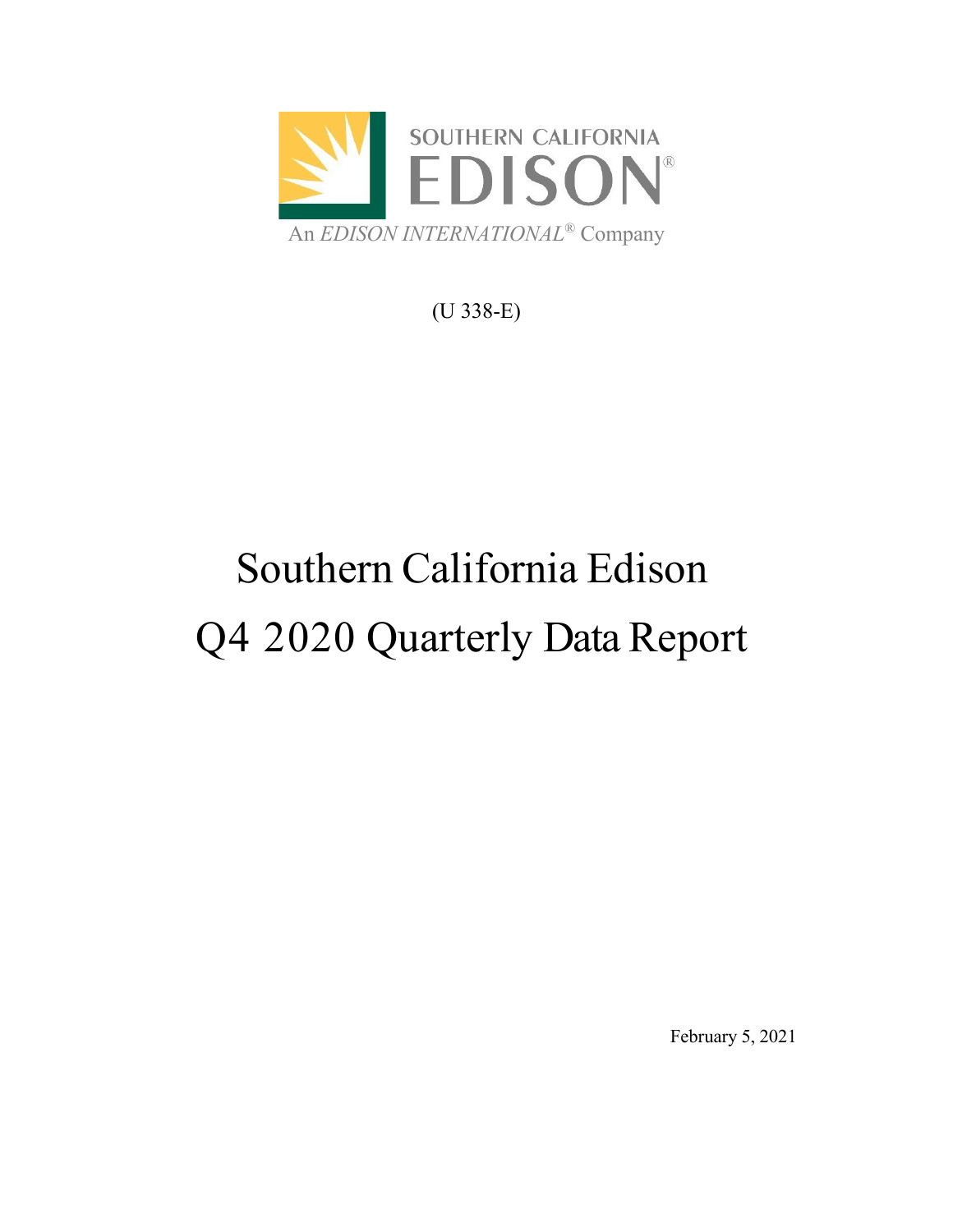## **Table of Contents**

**Southern California Edison Company 2020 WMP - SCE [Deficiency Guidance-10.........2](#page-3-0) Southern California Edison Company 2020-2022 WMP - [SCE Deficiency](#page-13-0) SCE-9.........12**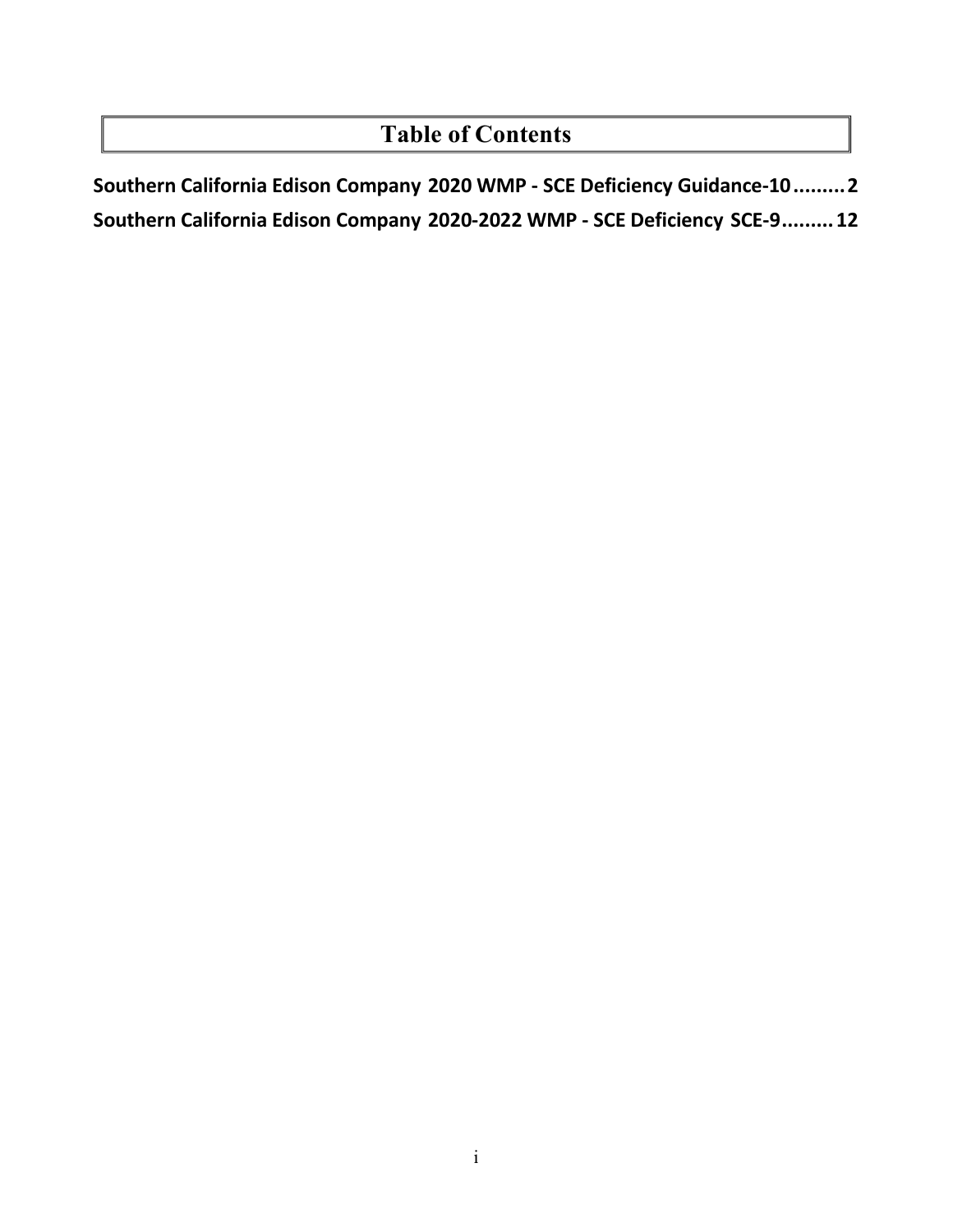## **GUIDANCE-10 DATA ISSUES – GENERAL**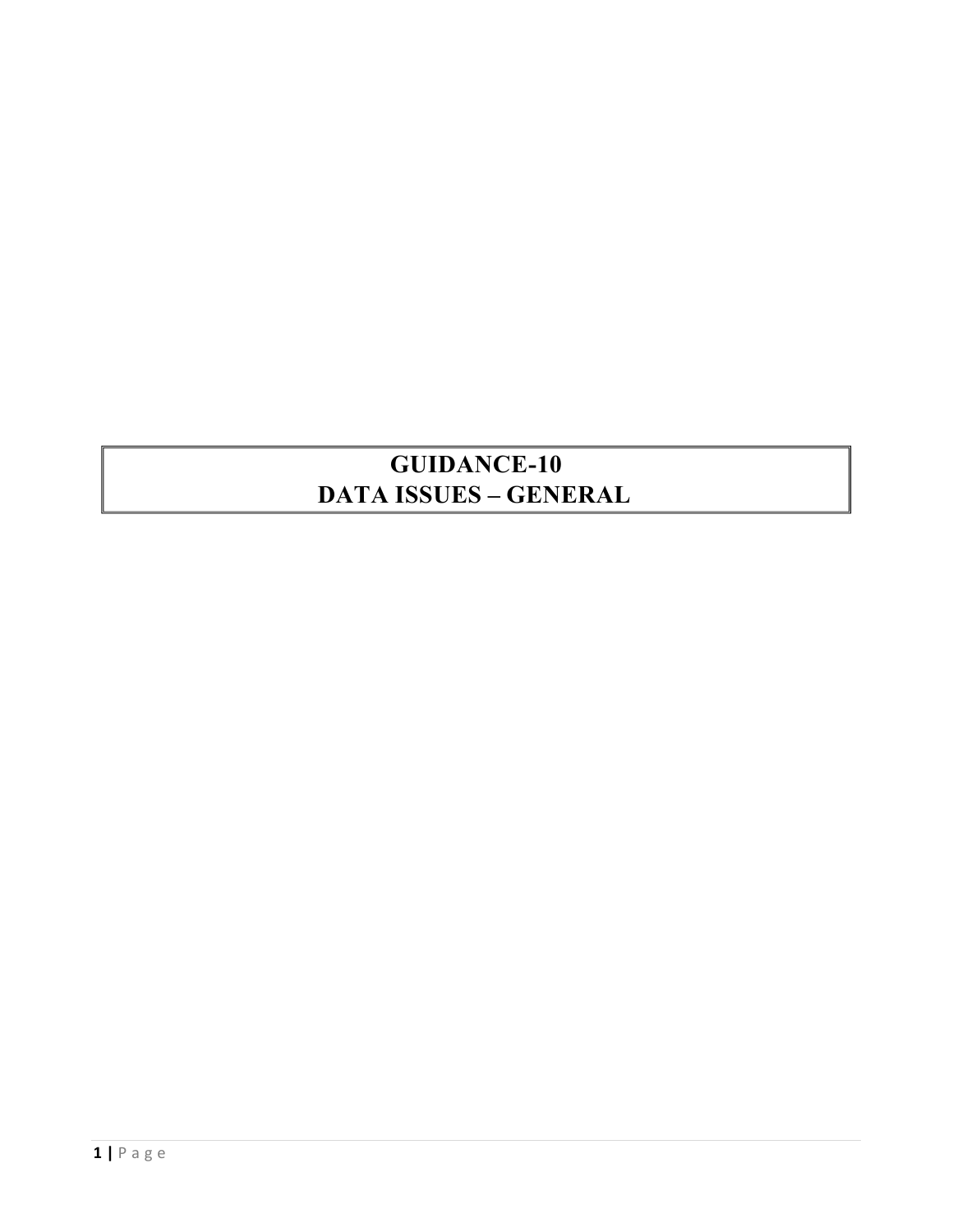### *Southern California Edison Company 2020 WMP - SCE Deficiency Guidance-10*

<span id="page-3-0"></span>**Name:** Data issues – general **Category (SCE defined):** Grid Hardening / Vegetation Management / Inspections / GIS **Class:** B

#### **Deficiency:**

Although the availability of data, including GIS data, provides unprecedented insight into utility infrastructure and operations, inconsistencies and gaps in the data present a number of challenges and hurdles. As it relates to GIS data, electrical corporation submissions often had inconsistent file formats and naming conventions, contained little to no metadata, were incomplete or missing many data attributes and utilized varying schema. These deficiencies rendered cross-utility comparisons impossible without substantive, resource and time-consuming manipulation of the data. Additional data challenges included varying interpretations of WMP Guideline data requirements, leading to inconsistency of data submitted.

#### **Condition:**

Electrical corporations shall ensure that all future data submissions to the WSD adhere to the forthcoming data taxonomy and schema currently being developed by the WSD. Additionally, each electrical corporation shall file a quarterly report providing that details:

i. locations where grid hardening, vegetation management, and asset inspections were completed over the prior reporting period, clearly identifying each initiative and supported with GIS data,

ii. the type of hardening, vegetation management and asset inspection work done, and the number of circuit miles covered, supported with GIS data

iii. the analysis that led it to target that specific area and hardening, vegetation management or asset inspection initiative, and

iv. hardening, vegetation management, and asset inspection work scheduled for the following reporting period, with the detail in  $(i) - (iii)$ .

#### **Overview**

SCE supports the WSD's focus on advancing data standardization, transparency, and sharing of data with stakeholders. Since the submittal of its second Quarterly Report on December 9, 2020, SCE has continued to focus on providing more data pursuant to the data requirements in the Draft WSD GIS Data Reporting Requirements and Schema for California Electric Corporations (Draft GIS Data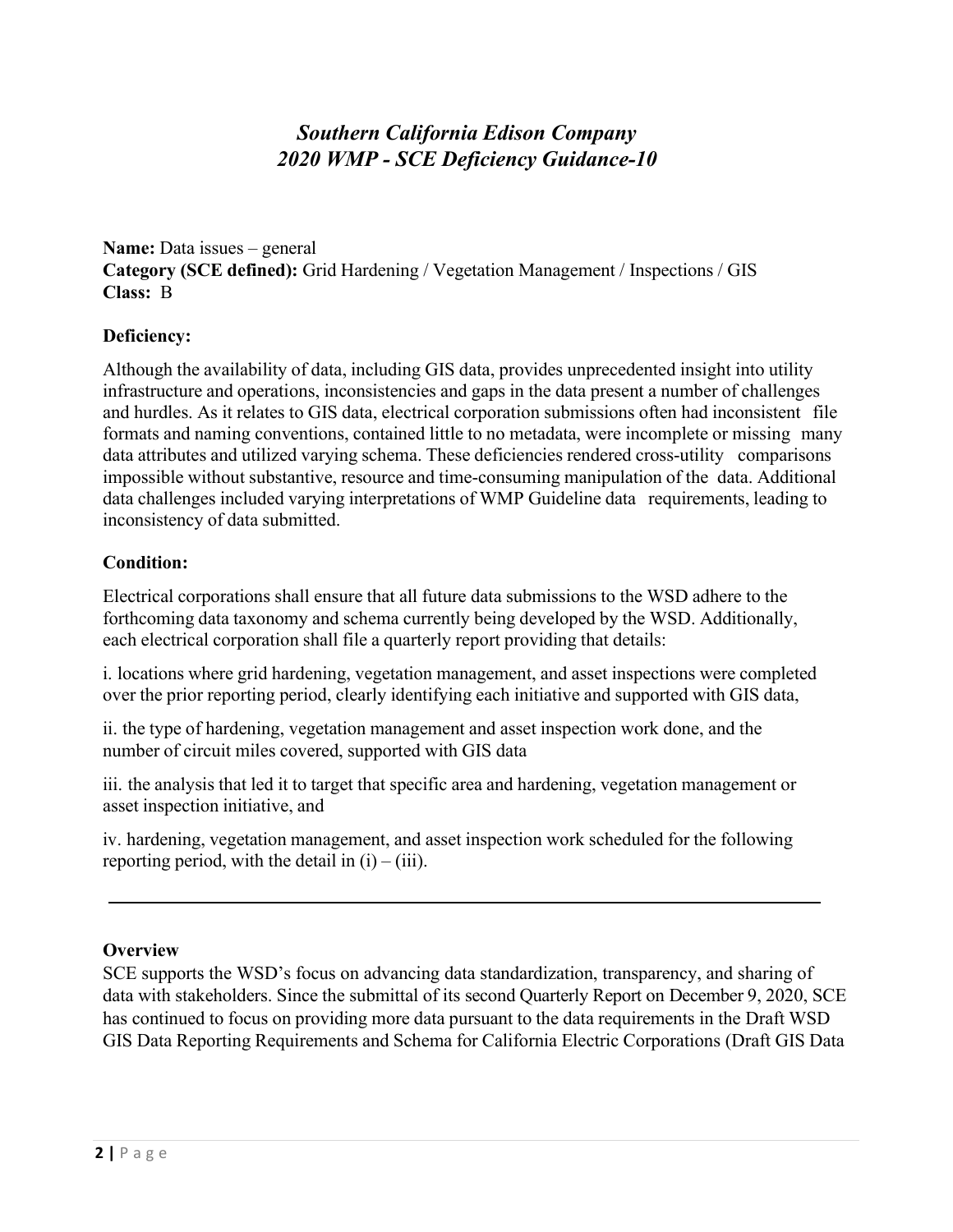Schema).<sup>1</sup> Additionally, the Q4 2020 Quarterly Data Report (QDR) changes the former Quarterly Reports and includes both spatial and non-spatial data. As described in SCE's Cover Letter, given that this QDR is being submitted contemporaneously with the 2021 Wildfire Mitigation Plan (WMP) Update, the non-spatial table is being provided in Excel as well as a pdf version. The pdf version of Tables 1-12 is in Appendix 9.7 of the 2021 WMP Update. The description of the nonspatial data is also included in the 2021 WMP Update in Chapter 6. In this QDR, SCE has focused on adding spatial data that was not provided in the first and second Quarterly Reports, e.g., the Initiative Asset Log and Initiative Photo Log tables, and completing the non-spatial tables. For the spatial data, this QDR includes the Initiative,<sup>2</sup> Asset Point, Asset Line, PSPS Event, Risk Event, and Other Required Data datasets. SCE's submission does not have a complete set of all Draft GIS Data Schema requirements due to the volume of data and the fact that SCE does not currently capture some data elements, but has made progress since the last Quarterly Report. SCE appreciates the WSD acknowledging comments from the IOUs regarding the volume and scope of quarterly data reporting requirements and how WSD plans to continue to work with stakeholders to ensure the Draft GIS Data Schema requirements can be met. The spatial and non-spatial data in this QDR submission is still undergoing review. If there are material updates, SCE will provide them in subsequent QDR submittals or earlier, as applicable. SCE is also not providing metadata in this submission and will convey its plans once available. Additionally, some data elements within the datasets SCE is providing are not available due to either our inability to correlate data from multiple systems within the available times or because SCE does not currently capture the requested data. Also, SCE is providing some but not all employee confidential data due to the limited time from compiling end-of-quarter data and the filing deadline, system limitations, and/or because the work is performed by contractors and we do not track contractor employee names in our systems. SCE continues to recommend employee names be removed from the data requirements because it is unnecessary and creates needless administrative burdens. SCE is committed to provide more data and details in subsequent QDR submissions.

SCE appreciates that the WSD, through its comprehensive Draft GIS Data Schema, intends to obtain and standardize significant amounts of wildfire-related data. SCE also understands WSD's desire to understand our current systems and data availability. To this end, SCE also provides updated responses in the Status Report in the Excel file template provided by the WSD that generally describe the status of the requested data fields, actions we plan to take if a particular data field is not

<sup>&</sup>lt;sup>1</sup> SCE notes that the WSD issued an Updated GIS Data Reporting Standard after 4:00 p.m. on February 4, 2021 and has not had time to review changes to the Draft GIS Data Schema as of the time of this submission. <sup>2</sup> The Initiative dataset includes grid hardening, vegetation management, and asset inspections initiatives where work was performed and/or projected to be performed in HFRA over the reporting periods and does not include the following: SH-2, Undergrounding Overhead Conductor because no work was or is anticipated to be performed for this initiative over the reporting periods; IN-7, Failure Modes and Effects Analysis and SH- 9, Transmission Overhead Standards Review because these initiatives are studies and standards (not work to be completed in field locations); PLP spatial data for December 2020 because of Quality Control review that is still in process; and SH-8, Transmission Open Phase Detection and SH-4, Distribution Branch Line Fuses because the work for these items was completed prior to October 2020 due to focus on other incremental data being provided. Also, data for IN-2, Quality Oversight / Quality Control is now included in the asset inspections dataset field "InspectionQA," where applicable.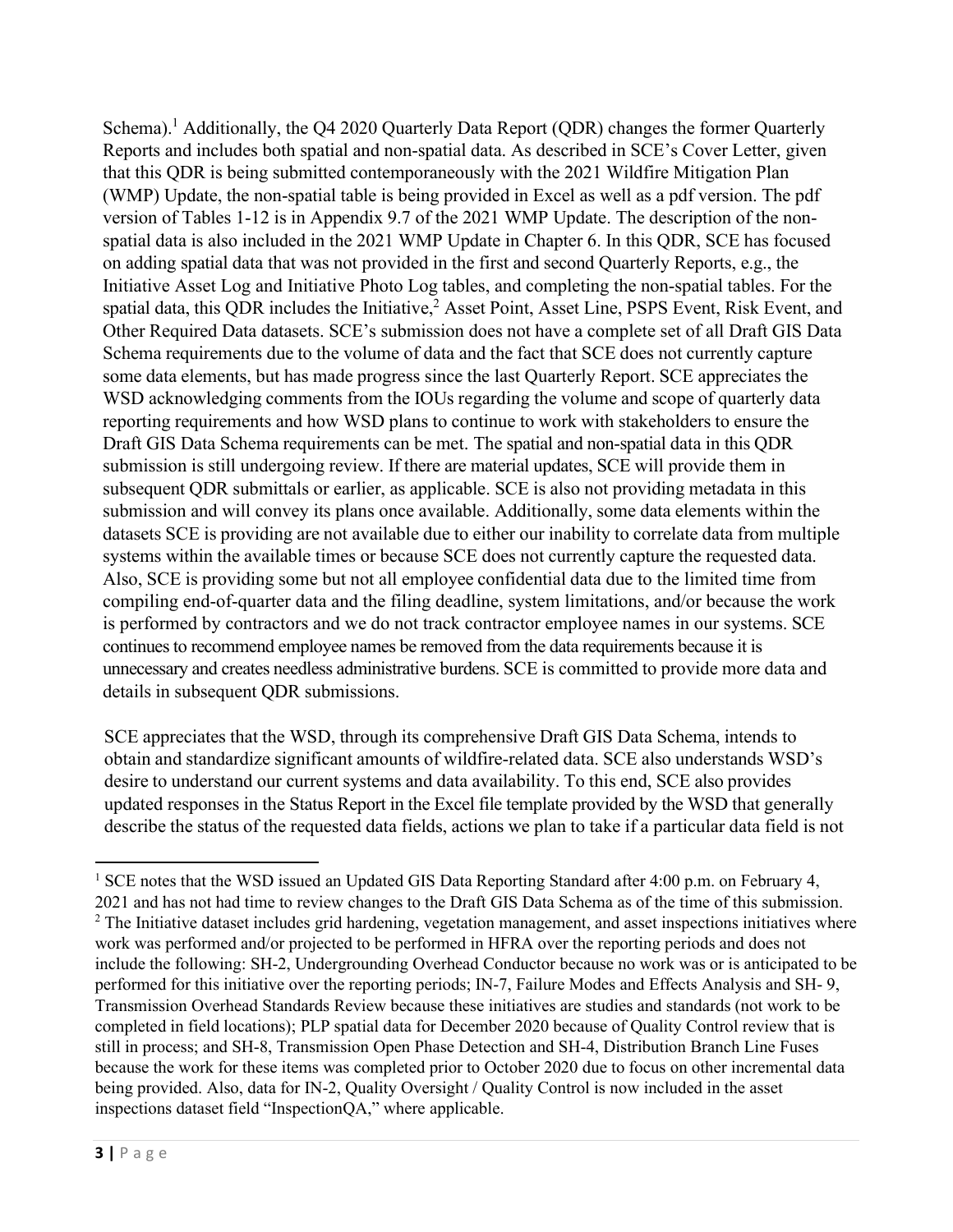being provided at this time, the timeline for completing those actions, and whether the data is confidential. SCE describes its approach to the Status Report template below.

As SCE has discussed with WSD, we continue to have reservations regarding confidentiality of data. Release of the precise location, age, and other attributes of SCE's assets alongside the precise location of critical facilities may significantly increase safety risk to the public. For example, knowledge of underground line routes and electrical equipment serving a critical facility could facilitate an attack on that critical facility's power supply. Also, knowledge of the location of specific SCE assets in areas with historical high-fire weather could make them vulnerable to attack during the worst possible time. Further, the precise locations of SCE's high voltage transmission lines and substations alongside the above mentioned confidential information, as well as the nonconfidential information requested increases risk to the bulk power transmission system. The Commission recognizes the importance of safeguarding critical energy infrastructure information and although maps of varying detail of SCE's transmission system may be publicly available from other sources, SCE does not believe it is prudent to further propagate that information, in this level of detail, accompanying other information that, taken together, could prove to be useful to a bad actor. Notwithstanding these reasons, SCE has preliminarily designated confidentiality at the data field level even though it believes confidentiality should be applied at the feature class level for each provided dataset. For purposes of the non-confidential geodatabase, only non-confidential feature classes were included because SCE is not able to efficiently extract just the confidential data fields in the geodatabase at this time given the millions of data fields. Additionally, although SCE is providing confidential employee information for inspections, as applicable, we do not think this information is necessary to assess wildfire risk. SCE raised this issue in its Comments on the August 2020 Workshops and respectfully requests these employee data fields be removed in subsequent Draft GIS Data Schema iterations.

SCE also notes that it still does not capture several new data elements that will require time for our teams and subject matter experts to assess with respect to the labor, operational, system and technical requirements and to ensure these new data requirements could advance wildfire risk reduction prior to changing work methods, processes, tools and systems. SCE is still in process of assessing these data requirements and will provide updates in subsequent QDRs. SCE provides a general response in the Status Report that discusses this assessment in further detail. While SCE understands that the WSD desires specific timelines to address data gaps, we are not able to provide those with this QDR submission. Future submissions will look to include specific information after SCE establishes a formal project team and conducts internal SCE workshops with multiple stakeholders to better understand the complexities and level of effort to make process and technology changes.

Similar to its first and second Quarterly Reports, the requested spatial data is being provided in the geodatabase. Additionally, SCE is submitting an updated Status Report based on the included datasets, described above. SCE notes that it continues to take a phased approach to improve the data being provided. SCE looks forward to continued collaboration with the WSD, utilities, and stakeholders to refine and improve the Draft GIS Data Schema to further reduce wildfire risk.

Below, SCE responds to the Guidance-9 conditions. SCE also responds to the SCE-9 conditions after this section.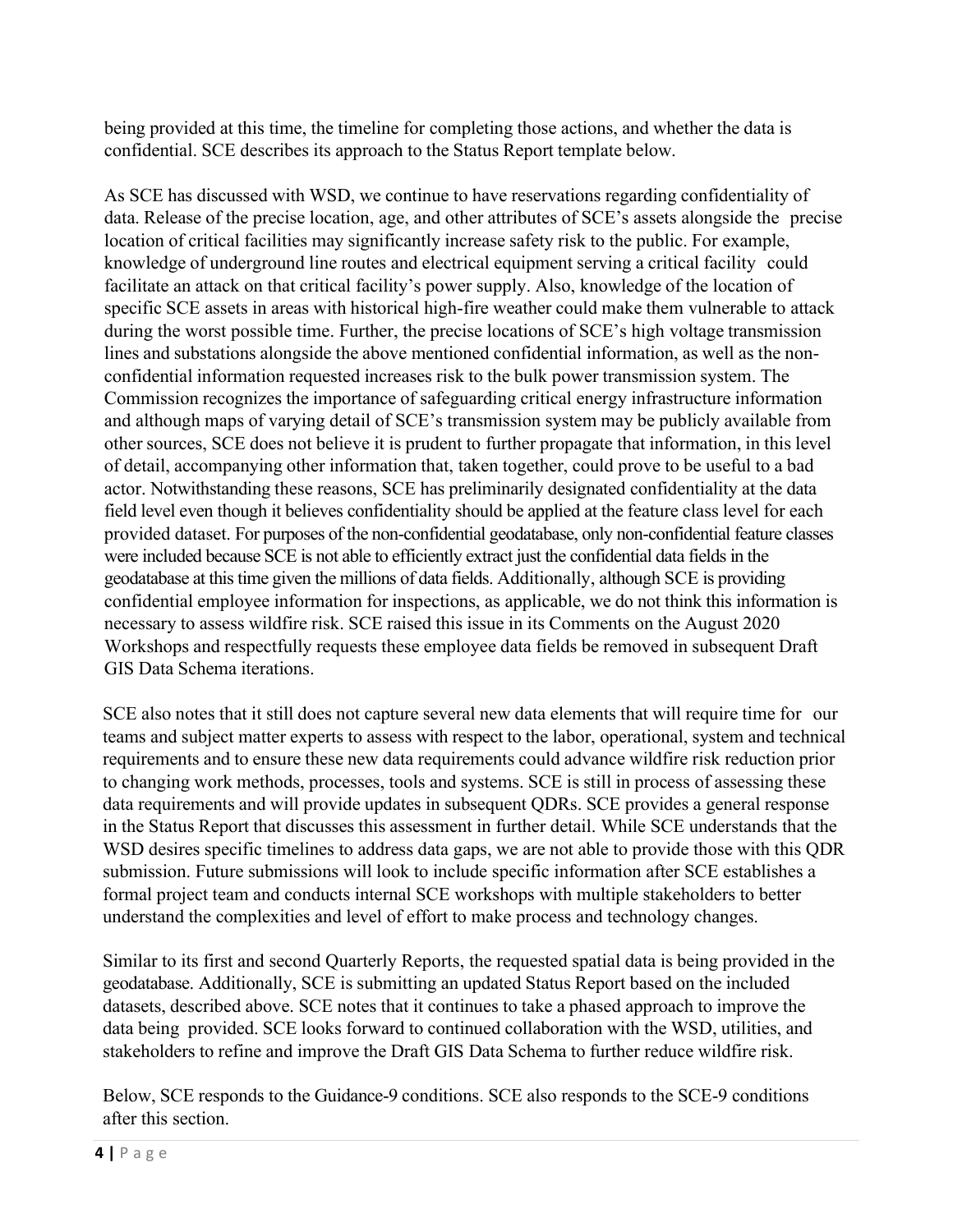#### **i. locations where grid hardening, vegetation management, and asset inspections were completed over the prior reporting period, clearly identifying each initiative and supported with GIS data**

Please see the geodatabase that includes grid hardening, vegetation management and asset inspection initiative data completed in HFRA from October 1, 2020 through December 31, 2020. As noted above, SCE also provides in the geodatabase other feature class datasets, not required as part of this deficiency but in support of WSD's direction to provide as much information as practicable and is readily available. The additional datasets include Asset Line, Asset Point, PSPS Event, Risk Event, and Other Required Data.

#### **ii. the type of hardening, vegetation management and asset inspection work done, and the number of circuit miles covered, supported with GIS data**

SCE is providing data associated with its system hardening, vegetation management, and asset inspection initiatives described in our 2021 WMP Update. The specific WMP initiatives are shown in the table in Appendix A of this deficiency. Most wildfire initiatives are not planned, managed or executed based on the number of circuit miles (or miles) and thus line geometry for these initiatives is not available. This is consistent with the WSD's WSD-011 Resolution, Attachments 2.1 and 2.3 that describe how the number of circuit miles unit of measurement is not applicable for certain types of work. The limited initiatives that do have line geometry, circuit miles or miles are available in the geodatabase. SCE notes that line geometry for covered conductor is available at the project scoping level, which has been replicated for each of the resulting work orders (which is the lower level at which dates are managed and the level of detail provided in this GIS submission) and shows that SCE completed approximately 232 circuit miles of covered conductor from October 1, 2020 through December 31, 2020. For circuit-based distribution and transmission inspections, the entire circuit geometry has been included.

#### **iii. the analysis that led it to target that specific area and hardening, vegetation management or asset inspection initiative, and**

SCE provided its risk-based analyses for how it determines and targets deployment for its wildfirerelated initiatives in its July 27, 2020 Remedial Compliance Plan (RCP) to Guidance-3 for work planned and completed in 2020. The Guidance-3 RCP explains how we analyze and prioritize work for grid hardening, vegetation management and asset inspection initiatives. In the table in Appendix A of this deficiency, SCE summarizes the analysis that led it to target the areas where its system hardening, vegetation management and asset inspection initiatives were completed from October 1, 2020 through December 31, 2020. Please also see Section 4.3 of SCE's 2021 WMP Update that describes SCE's improvements to its risk modeling. Additionally, See Section 7.3.2 of SCE's 2021 WMP Update that provides current information on SCE's system hardening, vegetation management, and asset inspection wildfire mitigation initiatives.

#### **iv. hardening, vegetation management, and asset inspection work scheduled for the following reporting period,** with the detail in  $(i) - (iii)$ .

Please see the geodatabase that includes grid hardening, vegetation management and asset inspection initiatives planned in HFRA from January 1, 2021 through March 31, 2021 pursuant to the Draft GIS Data Schema. Similar to part (ii) above, limited initiatives have line geometry (i.e., circuit miles or miles). Initiatives with line geometry are available in the geodatabase. SCE notes that line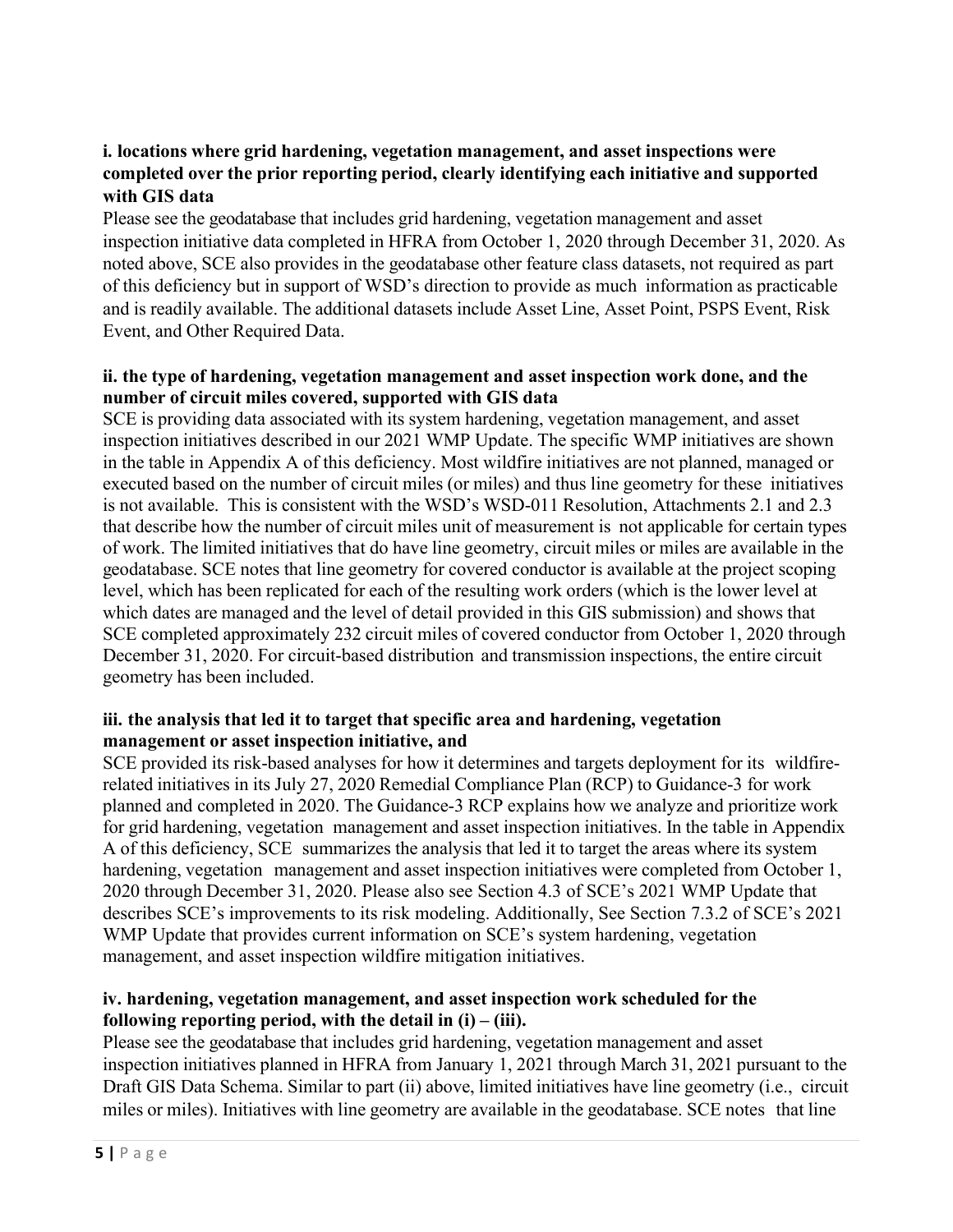geometry for covered conductor is available at the project scoping level, which shows approximately 400 circuit miles planned for January 1, 2021 through March 31, 2021. Also, line geometry for planned circuit-based distribution and transmission inspections includes the entire circuit geometry, not just partial geometry of the circuit. Please see the table in Appendix A of this deficiency and Sections 4.3 and 7.3.2 of SCE's 2021 WMP Update with the detail for condition (iii).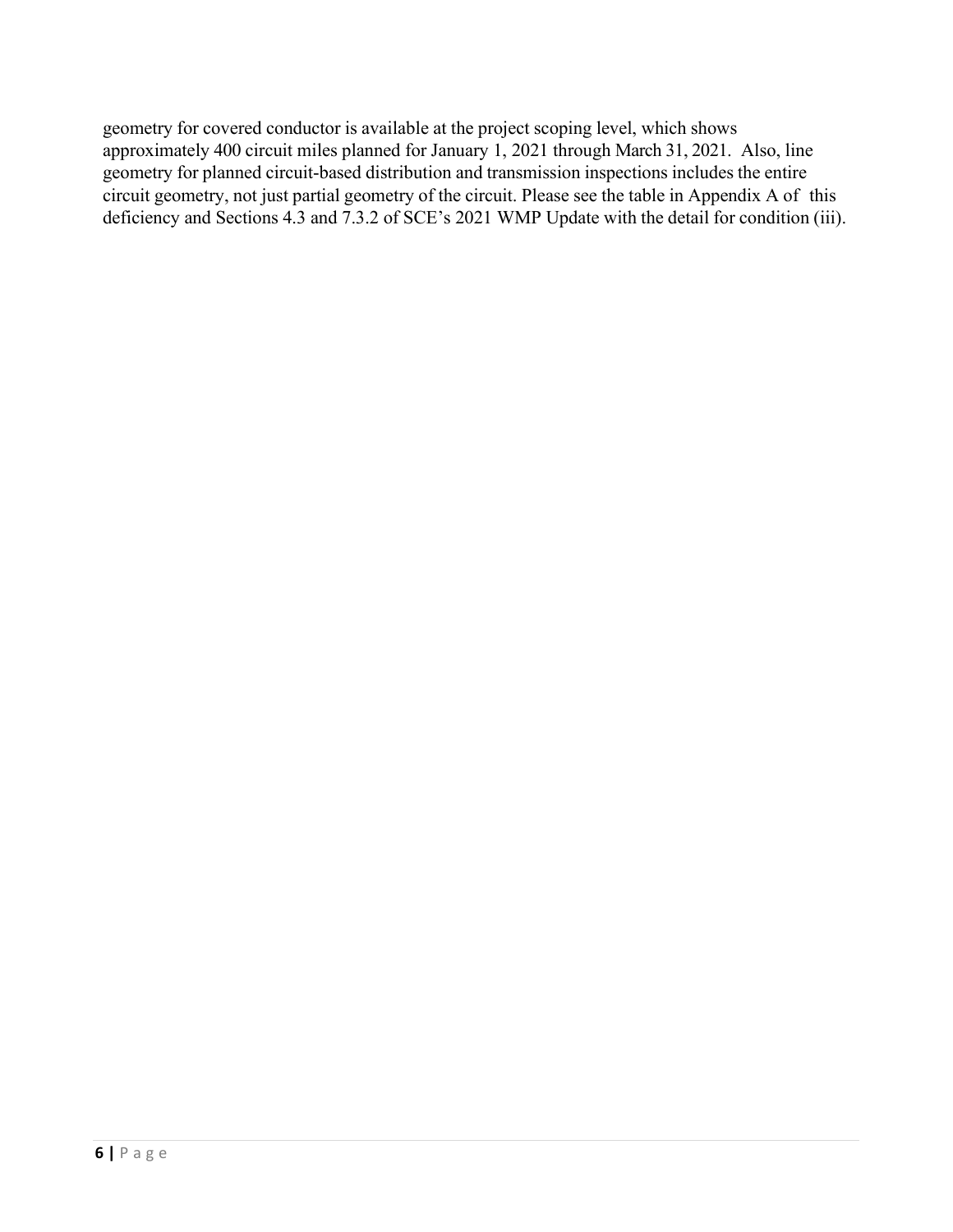**Guidance-10 Appendix A**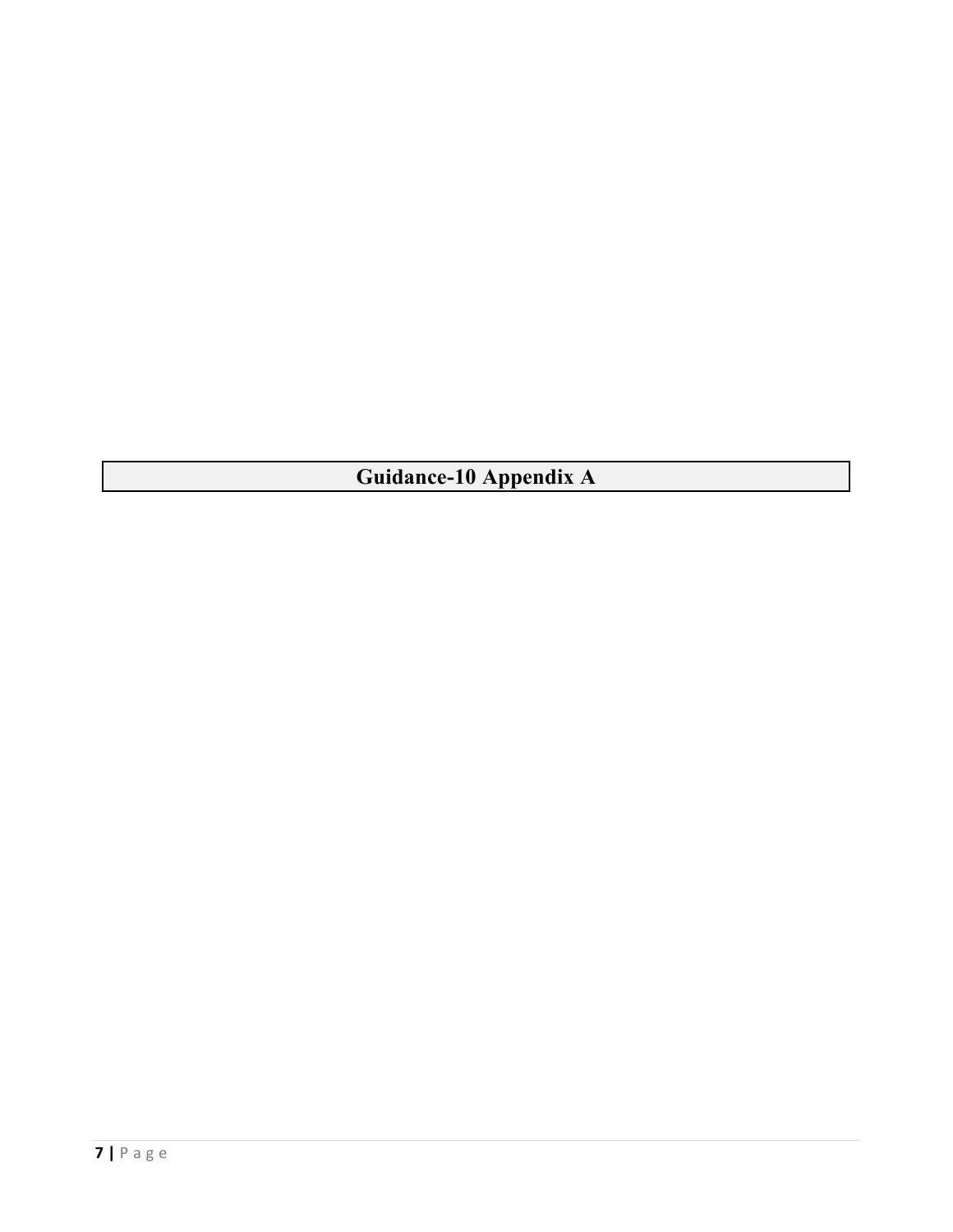#### **Guidance-10 Appendix A Analysis That Led SCE To Target Specific Areas For Initiatives in 2020**

| #            | Initiative<br>ID | Initiative / Activity                                                                                                                        | Analysis that Led to Target Specific Area                                                                                                                                                                                                                                                                                                                                                                                                                                                                                                                                                                                                                                                                                                                                                                                                                                                                                                                                                                                                                                                                                                                                                                                                                                                                                                                                                                                                                                                                                                                                                                                                                                                                                                                                                                                                                                                                                                                                                                                                                                                                                                                                                                                                                                                                                                                                                                                                                                                                                                                                                                                  | Cite to RCP for<br>Guidance-3                      |
|--------------|------------------|----------------------------------------------------------------------------------------------------------------------------------------------|----------------------------------------------------------------------------------------------------------------------------------------------------------------------------------------------------------------------------------------------------------------------------------------------------------------------------------------------------------------------------------------------------------------------------------------------------------------------------------------------------------------------------------------------------------------------------------------------------------------------------------------------------------------------------------------------------------------------------------------------------------------------------------------------------------------------------------------------------------------------------------------------------------------------------------------------------------------------------------------------------------------------------------------------------------------------------------------------------------------------------------------------------------------------------------------------------------------------------------------------------------------------------------------------------------------------------------------------------------------------------------------------------------------------------------------------------------------------------------------------------------------------------------------------------------------------------------------------------------------------------------------------------------------------------------------------------------------------------------------------------------------------------------------------------------------------------------------------------------------------------------------------------------------------------------------------------------------------------------------------------------------------------------------------------------------------------------------------------------------------------------------------------------------------------------------------------------------------------------------------------------------------------------------------------------------------------------------------------------------------------------------------------------------------------------------------------------------------------------------------------------------------------------------------------------------------------------------------------------------------------|----------------------------------------------------|
| $\mathbf{1}$ | $IN-1.1$         | High Fire Risk Informed<br>Inspections of<br><b>Distribution Electric</b><br>Lines and Equipment                                             | Beginning in inspection year 2020, SCE embarked on an effort to reimage it's asset inspection programs, moving from a strictly<br>compliance-based program to one that prioritizes the inspection of the highest risk assets throughout the service area consistent<br>with regulatory compliance obligations. Specifically, in the Overhead Detailed Inspection (ODI) space, SCE implemented a risk<br>characterization and prioritization schema so that the highest risk assets in SCE's High-Fire Risk Areas (HFRA) would be inspected<br>earlier in the inspection cycle and on a more frequent basis. The primary objective of this program being to identify and mitigate<br>any potential system issues prior to peak fire season.<br>The risk model SCE deployed to prioritize asset inspections was based on the probability of asset failure and the potential<br>consequence of destruction if that particular asset failure were to occur. Utilizing this risk model, the HFRA inspection scope was<br>identified and prioritized for operational execution. The structures that were identified as the highest risk were individually<br>identified, plotted, and scheduled for inspection. As opposed to inspecting entire grids as was the practice under the normal<br>compliance-driven program, individual structures were prioritized for inspection based on their risk characteristics, thus allowing<br>the company to inspect the highest risk assets throughout the entire service territory before peak fire season. The objective of this<br>inspection methodology was to reduce the overall system risk in the most vulnerable areas by clustering the highest risk poles<br>together in individual Work Orders for our Electrical System Inspectors (ESIs) to perform detailed inspections.<br>Additionally, during the 2020 fire season, SCE identified 17 Areas of Concern (AOCs) in its HFRA, primarily driven by elevated dry<br>fuel levels that pose increased fuel-driven and wind-driven fire risk. This threat is magnified during periods of high wind, high<br>temperatures and low humidity, as forecasts predicted for Fall 2020 in Southern California. In order to mitigate this emergent risk,<br>SCE accelerated inspections, remediation and vegetation trimming in the identified AOCs. The methodology to identify the AOCs<br>was based on several factors including fire history, weather conditions, fuel type, exposure to wind, egress, etc.<br>The methodologies described above were used to target the recorded and projected areas provided in the geodatabase. | Section 3 - Asset<br>Management - A /<br>pp. 10-11 |
| $\mathbf{2}$ | $IN-1.2$         | High Fire Risk Informed<br>Inspections of<br>Transmission Electric<br>Lines and Equipment                                                    | The Transmission High Fire Risk Informed Inspection program utilizes the same approach as the Distribution High Fire Risk<br>Informed Inspection program (IN-1.1) for prioritizing work based on consequence risk score with one exception. At the time of<br>scoping Transmission (and Subtransmission) inspections, the WRM probability of ignition models were not<br>completed for Transmission and Subtransmission assets. Therefore, consequence risk (Reax) was aggregated at a circuit level and<br>voltage class was used as a proxy for probability of ignition. Each circuit was categorized as high, medium or<br>low risk. In 2020, SCE is inspecting all high and medium risk Transmission circuits.<br>Additionally, during the 2020 fire season, SCE identified 17 AOCs in its HFRA, primarily driven by elevated dry fuel levels that pose<br>increased fuel-driven and wind-driven fire risk. This threat is magnified during periods of high wind, high temperatures and low<br>humidity, as forecasts predicted for Fall 2020 in Southern California. In order to mitigate this emergent risk, SCE accelerated<br>inspections, remediation and vegetation trimming in the identified AOCs. The methodology to identify the AOCs was based on<br>several factors including fire history, weather conditions, fuel type, exposure to wind, egress, etc.<br>The methodologies described above were used to target the recorded and projected areas provided in the geodatabase.                                                                                                                                                                                                                                                                                                                                                                                                                                                                                                                                                                                                                                                                                                                                                                                                                                                                                                                                                                                                                                                                                                                           | Section 3 - Asset<br>Management - B /<br>pp. 11-12 |
| 3            | $IN-3$           | Infrared Inspection of<br>energized overhead<br>Distribution facilities<br>and equipment                                                     | The Distribution Infrared Scanning (DIRS) program targets inspecting / scanning 50% of aggregate HFRA each calendar year and<br>100% of overhead structures in HFRA every two calendar years. The 2019 and 2020 infrared inspection scope was based on Tier 2<br>and Tier 3 HFRA.<br>The prioritization scheme for 2019-2020 DIRS scope was designed to ensure high-risk structures are inspected first based on the SCE<br>consequence risk model. Utilizing the consequence prioritization method, DIRS scope was clustered into 124 clusters and each<br>cluster is approximately 120 linear circuit miles. The total sum of structure consequence risk scores within each cluster determines<br>the cluster risk score (#1 cluster represents the highest consequence risk score). The inspection execution objective was to reduce<br>risk based on the cluster method; however, to ensure operational efficiency, e.g., minimizing travel, SCE also inspects some<br>structures in close proximity of high consequence risk clusters where applicable. The recorded and projected areas included in the<br>geodatabase are based on the methodology described above. Please also note that the prioritization / targeting approach for this<br>initiative described in SCE's RCP for Guidance-3 was unintentionally misidentified as deployment of this initiative is prioritized based<br>on risk, as described above.                                                                                                                                                                                                                                                                                                                                                                                                                                                                                                                                                                                                                                                                                                                                                                                                                                                                                                                                                                                                                                                                                                                                                                                              | Section 3 - Asset<br>Management - D /<br>pp. 13-14 |
| 4            | $IN-4$           | Infrared Inspection,<br>Corona Scanning, and<br>High Definition imagery<br>of energized overhead<br>Transmission facilities<br>and equipment | SCE risk-ranked all Transmission and Subtransmission circuits by Reax consequence scores. The recorded and projected areas<br>included in the geodatabase are based on this risk-ranking sequenced by the highest risk circuits and operational constraints such<br>as weather, e.g., because high ambient temperature can make it difficult to detect temperature differentials, inspections are<br>scheduled and performed during cooler days of the year.                                                                                                                                                                                                                                                                                                                                                                                                                                                                                                                                                                                                                                                                                                                                                                                                                                                                                                                                                                                                                                                                                                                                                                                                                                                                                                                                                                                                                                                                                                                                                                                                                                                                                                                                                                                                                                                                                                                                                                                                                                                                                                                                                               | Section 3 - Asset<br>Management - E /<br>pp. 14-15 |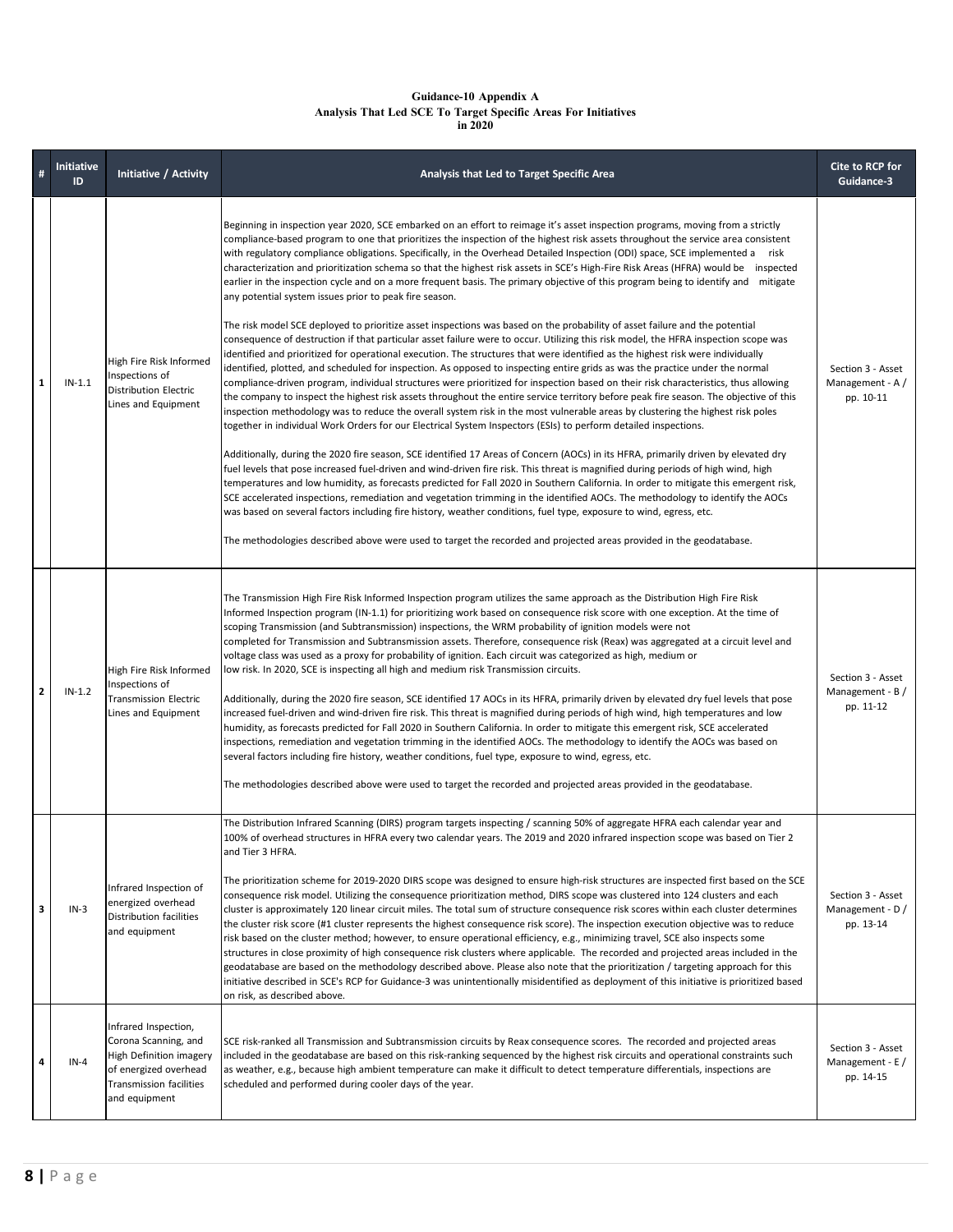|                | <b>Initiative</b><br>ID          | Initiative / Activity                                                                    | Analysis that Led to Target Specific Area                                                                                                                                                                                                                                                                                                                                                                                                                                                                                                                                                                                                                                                                                                                                                                                                                                                                                                                                                                                                                                                                                                                                                                                                                                                                                                                                                                                                                                                                                                                                                                                                                                                                                                                                                                                                                                                                                                                                                      | Cite to RCP for<br>Guidance-3                              |
|----------------|----------------------------------|------------------------------------------------------------------------------------------|------------------------------------------------------------------------------------------------------------------------------------------------------------------------------------------------------------------------------------------------------------------------------------------------------------------------------------------------------------------------------------------------------------------------------------------------------------------------------------------------------------------------------------------------------------------------------------------------------------------------------------------------------------------------------------------------------------------------------------------------------------------------------------------------------------------------------------------------------------------------------------------------------------------------------------------------------------------------------------------------------------------------------------------------------------------------------------------------------------------------------------------------------------------------------------------------------------------------------------------------------------------------------------------------------------------------------------------------------------------------------------------------------------------------------------------------------------------------------------------------------------------------------------------------------------------------------------------------------------------------------------------------------------------------------------------------------------------------------------------------------------------------------------------------------------------------------------------------------------------------------------------------------------------------------------------------------------------------------------------------|------------------------------------------------------------|
| 5              | $IN-5$                           | Inspections of<br>Generation Assets in<br><b>HFRA</b>                                    | In 2020, SCE adopted a two-year cycle (2020-2021) where 50% of the assets targeted for inspections in 2020 are higher priority<br>facilities in Tier 3 HFRA. Operational efficiencies and constraints are factored into the scheduling and execution of the work.<br>Additionally, during the 2020 fire season, SCE identified 17 Areas of Concern (AOCs) in its HFRA, primarily driven by elevated dry<br>fuel levels that pose increased fuel-driven and wind-driven fire risk. This threat is magnified during periods of high wind, high<br>temperatures and low humidity, as forecasts predicted for Fall 2020 in Southern California. In order to mitigate this emergent risk,<br>SCE accelerated inspections, remediation and vegetation trimming in the identified AOCs. The methodology to identify the AOCs<br>was based on several factors including fire history, weather conditions, fuel type, exposure to wind, egress, etc.<br>The methodologies described above were used to target the recorded and projected areas provided in the geodatabase.                                                                                                                                                                                                                                                                                                                                                                                                                                                                                                                                                                                                                                                                                                                                                                                                                                                                                                                             | Section 3 - Asset<br>Management - F / p.<br>15             |
| 6              | 6.2                              | Aerial Inspections -<br>IN-6.1 & IN-Distribution<br>Aerial Inspections -<br>Transmission | SCE completed Aerial asset inspections on a portion of targeted structures for both Distribution and Transmission. The targeted<br>structures reside within Tier 2 and Tier 2 HFRA. The completed and projected structures included in the geodatabase were<br>identified for inspection using risk modeling to assess high and medium risk structures. The data sources and predictive models SCE<br>uses to understand the risk of its assets are described in its Guidance-3 RCP, Section III, IN-6.1 & 6.2.<br>Aerial inspections involve the capture of high-quality photos of electrical structures by Helicopters and Unmanned Aerial Systems<br>(UAS). The imagery captured by these Aerial platforms are delivered to SCE with associated metadata and inspected by a team of<br>qualified contractor workers (inspectors). The inspectors assess each delivered structure using a standardized assessment form<br>designed to identify and generate notifications for potential ignition risks, contact from objects, and equipment failures. The form<br>also enables the collection of detailed structure data for future use. SCE also utilizes GIS tools to scope and plan work and conduct<br>assessments. Work status and inspection results are recorded and tracked in GIS layers. All inspection work is tracked using<br>structure point data (i.e., each point in GIS is a unique structure). Along with assessment form data, SCE also records the flight<br>completion and inspection dates for record keeping. The Aerial asset inspection contributes to a 360-degree view of structures and<br>equipment.<br>SCE will continue to complete Aerial asset inspections in the following reporting period for structures remaining in the target<br>structure lists described above. The inspections will continue to occur throughout HFRA as our Aerial capture vendors develop<br>schedules in accordance with scope demands and airspace deconfliction requirements. | Section 3 - Asset<br>Management - G /<br>pp. 15-16         |
| $\overline{7}$ | $VM-1$                           | Hazard Tree<br>Management Program                                                        | SCE determines the trees to mitigate based on a two-step process, first selecting higher risk locations and then selecting<br>higher risk trees within these locations. SCE prioritized higher risk locations based on HFRA tier, Tree Caused Circuit Outages (TCCI),<br>and density of vegetation surrounding SCE's facilities, combined with REAX consequence scores. SCE also takes into account<br>operational constraints such as permitting, access and weather conditions in scheduling and executing work. Hazard Trees were<br>also mitigated as a result of the AOCs study described above. These methodologies were used for the recorded and projected areas<br>included in the geodatabase.                                                                                                                                                                                                                                                                                                                                                                                                                                                                                                                                                                                                                                                                                                                                                                                                                                                                                                                                                                                                                                                                                                                                                                                                                                                                                       | Section 3 -<br>Vegetation<br>Management - A /<br>pp. 17-19 |
| 8              | $VM-2$                           | <b>Expanded Pole Brushing</b>                                                            | The recorded and projected areas included in the geodatabase are based on a geographical grid approach and prioritizing poles<br>subject to PRC 4292 taking into account operational efficiencies and constraints.                                                                                                                                                                                                                                                                                                                                                                                                                                                                                                                                                                                                                                                                                                                                                                                                                                                                                                                                                                                                                                                                                                                                                                                                                                                                                                                                                                                                                                                                                                                                                                                                                                                                                                                                                                             | Section 3 -<br>Vegetation<br>Management - B /<br>pp. 19-20 |
| 9              | $VM-3$                           | <b>Expanded Clearances for</b><br>Legacy Facilities                                      | Inspections: For Generation's vegetation field inspections, we identified 155 sites and have prioritized sites based on location,<br>focusing on Tier 3 HFRA. A desktop analysis was performed to prioritize 2020 work scope based on risk. Once the inspection is<br>complete, we may change priorities based on any inspection findings that appear to need remediation sooner. Vegetation<br>inspections were also conducted as a result of the AOCs study described above.<br>Projects: Generation's vegetation projects (treatment of VM-3 sites) are prioritized based on the desktop analysis and field<br>inspection results. Sites that have been treated so far are the locations in the most densely forested areas of our territory.<br>Vegetation management was also conducted as a result of the AOCs study described above.<br>The methodologies described above were used for the recorded and projected areas included in the geodatabase.                                                                                                                                                                                                                                                                                                                                                                                                                                                                                                                                                                                                                                                                                                                                                                                                                                                                                                                                                                                                                                   | Section 3 -<br>Vegetation<br>Management - C/<br>pp. 20-21  |
| 10             | $VM-4$                           | Drought Relief Initiative<br>(DRI) Inspections and<br>Mitigations                        | DRI and associated mitigations cover SCE's full HFRA each year. SCE schedules and executes this work based on operational and<br>resource efficiency and constraints. SCE does prioritize and mitigate hazards posed by dead trees or those that are identified as<br>significantly compromised upon brief visual inspection taking into account constraints such as permitting, access and weather<br>conditions. This methodology was used for the recorded and projected areas included in the geodatabase.                                                                                                                                                                                                                                                                                                                                                                                                                                                                                                                                                                                                                                                                                                                                                                                                                                                                                                                                                                                                                                                                                                                                                                                                                                                                                                                                                                                                                                                                                 | Section 3 -<br>Vegetation<br>Management - D /<br>pp. 21    |
| 11             | $VM-5$                           | Vegetation Management<br><b>Quality Control</b>                                          | Vegetation Management QC uses Reax consequence scores to segment the total vegetation population into risk tranches. 100% of<br>the line miles with the top 20% of Reax consequence of ignition scores (highest risk) are inspected. For the remaining areas, line<br>miles are sampled to achieve a 99% confidence level and 1.7% margin of error. For the line miles selected, all trees along overhead<br>lines are inspected. This methodology was used for the recorded and projected areas included in the geodatabase.                                                                                                                                                                                                                                                                                                                                                                                                                                                                                                                                                                                                                                                                                                                                                                                                                                                                                                                                                                                                                                                                                                                                                                                                                                                                                                                                                                                                                                                                  | Section 3 -<br>Vegetation<br>Management - E /<br>pp. 21-22 |
| 12             | Table 25 $/$<br>Section<br>5.3.5 | Vegetation management<br>to achieve clearances<br>around electric lines and<br>equipment | SCE used a grid-based approach for distribution lines and circuit-based approach for transmission lines. Supplemental and midcycle<br>patrols are prioritized based on locations where the vegetation growth cycle, conditions, and/or Reax score drive the need for<br>additional assurance. Vegetation Management was also conducted as a result of the AOCs study described above. These<br>methodologies were used to target the recorded and projected areas provided in the geodatabase. Please also see SCE's RCP for<br>deficiency SCE-12, condition ii for additional details.                                                                                                                                                                                                                                                                                                                                                                                                                                                                                                                                                                                                                                                                                                                                                                                                                                                                                                                                                                                                                                                                                                                                                                                                                                                                                                                                                                                                        | Section 3 -<br>Vegetation<br>Management - F /<br>pp. 22-23 |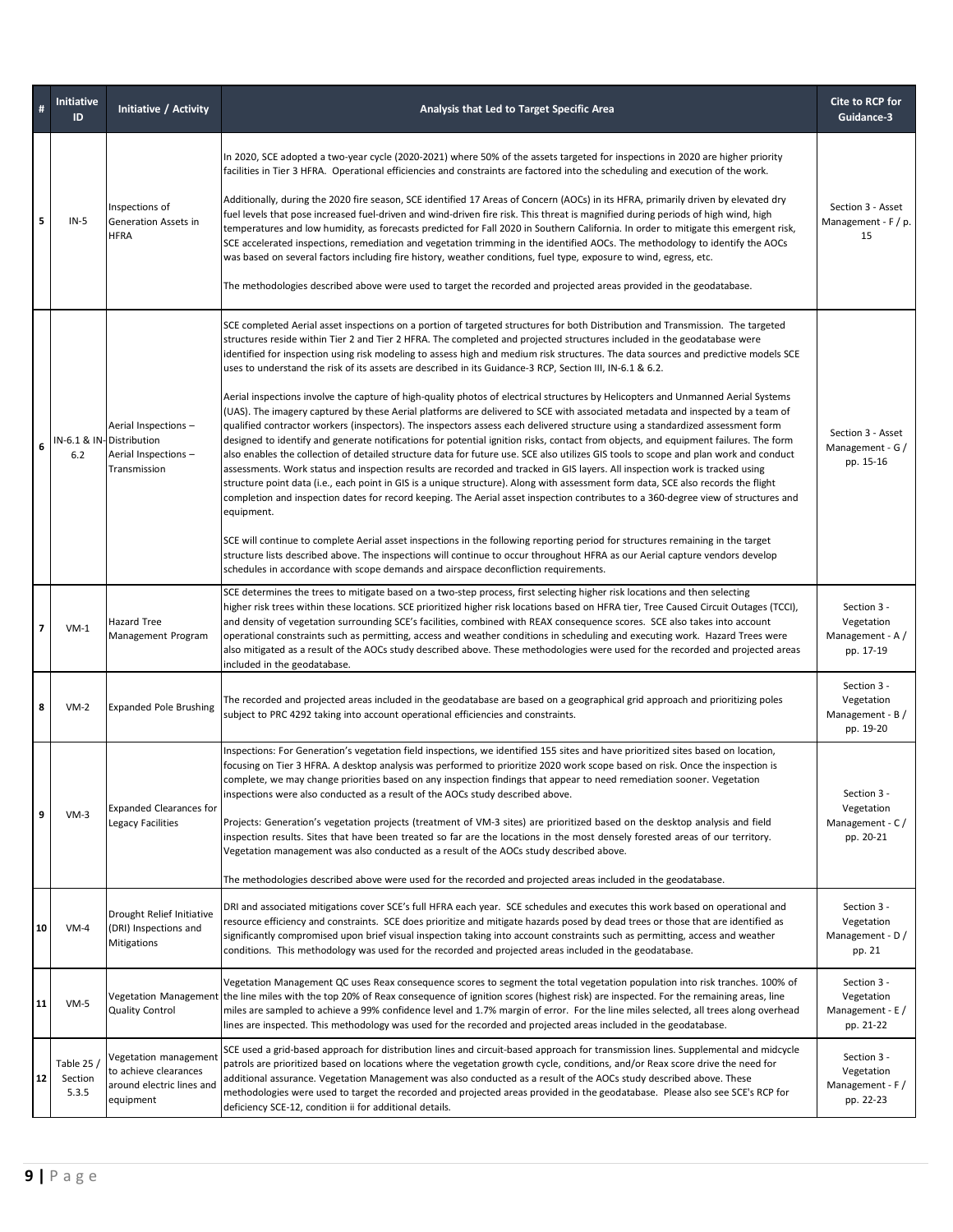| #  | <b>Initiative</b><br>ID | <b>Initiative / Activity</b>                                     | Analysis that Led to Target Specific Area                                                                                                                                                                                                                                                                                                                                                                                                                                                                                                                                                                                                                                                                                                                                                                                                                                                                                                                                | Cite to RCP for<br>Guidance-3                           |
|----|-------------------------|------------------------------------------------------------------|--------------------------------------------------------------------------------------------------------------------------------------------------------------------------------------------------------------------------------------------------------------------------------------------------------------------------------------------------------------------------------------------------------------------------------------------------------------------------------------------------------------------------------------------------------------------------------------------------------------------------------------------------------------------------------------------------------------------------------------------------------------------------------------------------------------------------------------------------------------------------------------------------------------------------------------------------------------------------|---------------------------------------------------------|
| 13 | $SH-1$                  | <b>Covered Conductor</b>                                         | Beginning in 2019, SCE used the risk scores from the WRM to prioritize the circuit segments for replacing bare conductor with<br>covered conductor. The underlying Potential of Ignition (POI) and consequence score models have undergone several refinements<br>and SCE continues to incorporate these enhanced risk scores into its deployment strategy to the extent practicable. In scheduling<br>and executing covered conductor, SCE also considers crew efficiencies and constraints. This methodology was used for the<br>recorded and projected areas included in the geodatabase.                                                                                                                                                                                                                                                                                                                                                                             | Section 3 - Grid<br>Hardening - $A / pp$ .<br>$23 - 24$ |
| 14 | $SH-3$                  | <b>WCCP Fire Resistant</b><br>Poles                              | The locations for fire-resistant (FR) pole installation follow the prioritization of the initiative through which the poles are replaced in<br>HFRA (e.g., WCCP) and SCE's Distribution Design Standards. The recorded and projected areas included in the geodatabase are thus<br>based on other initiative prioritization methods.                                                                                                                                                                                                                                                                                                                                                                                                                                                                                                                                                                                                                                     | Section 3 - Grid<br>Hardening - $C$ / pp.<br>$25 - 26$  |
| 15 | $SH-4$                  | <b>Branch Line Protection</b><br>Strategy                        | For 2020, SCE is first targeting expulsion fusing in conventional cutouts and liquid fuses as these are considered higher risk. SCE will<br>then replace, where appropriate, the remaining Cal Fire "Exempt" fusing focusing on reduced energy with current limiting fusing.<br>This methodology was used for the recorded and projected areas included in the geodatabase.                                                                                                                                                                                                                                                                                                                                                                                                                                                                                                                                                                                              | Section 3 - Grid<br>Hardening - $D / pp$ .<br>$26 - 27$ |
| 16 | $SH-5$                  | Installation of System<br>Automation Equipment<br><b>RAR/RCS</b> | The recorded and projected areas included in the geodatabase were generally prioritized based operational and crew efficiencies<br>and constraints.                                                                                                                                                                                                                                                                                                                                                                                                                                                                                                                                                                                                                                                                                                                                                                                                                      | Section 3 - Grid<br>Hardening - $E / pp$ .<br>$27 - 28$ |
| 17 | $SH-6$                  | Circuit Breaker Relay<br>Hardware for Fast Curve                 | The program identified electrical circuits in HFRA that had old mechanical relays or could reduce risk through relay upgrades and/or<br>fast curve settings. While scoping the projects via job walks and desk top reviews, the locations were evaluated for scope<br>complexity and grouped accordingly. To facilitate successful execution and provide the greatest opportunity for the fastest and<br>most impactful risk reduction, the group of projects with multiple relays and least complexity was released first. This approach also<br>allows engineering sufficient time to address the groups with more complex scopes and provide quality engineering for future year<br>execution. In the construction space, projects are being executed in a first in first out manner with consideration being given to<br>locations that have operational constraints. This methodology was used for the recorded and projected areas included in the<br>geodatabase. | Section 3 - Grid<br>Hardening - $F / p$ . 28            |
| 18 | $SH-8$                  | Transmission Open<br><b>Phase Detection</b>                      | The Transmission Open Phase Detection (TOPD) effort targeted Transmission lines in HFRA. To minimize the complexity for a pilot,<br>we targeted lines with two terminals and single conductor (wire) per phase. The Transmission lines selected were within a<br>geographical area to avoid impacting multiple locations across SCE's service territory. Pilot locations also needed to have existing<br>Protection devices (Relays) with the ability to harness open phase detection settings/logic files as developed. This methodology was<br>used for the recorded and projected areas included in the geodatabase.                                                                                                                                                                                                                                                                                                                                                  | Section 3 - Grid<br>Hardening - $G / pp$ .<br>$29 - 30$ |
| 19 | SH-10                   | Tree Attachment<br>Remediation                                   | The recorded and projected areas included in the geodatabase used a risk-informed method to prioritize tree attachment<br>relocations by circuit based on REAX scores, conductor type (primary voltages were considered higher risk compared to secondary),<br>potential to damage structures (the greater the number of structures, the higher the priority) and tree mortality (the more severe<br>the condition, the higher the priority). Additionally, tree attachment remediation over the reporting periods was also prioritized<br>due to fires that caused damage to SCE facilities.                                                                                                                                                                                                                                                                                                                                                                            | Section 3 - Grid<br>Hardening $-1$ / pp.<br>$31 - 32$   |
| 20 | $SH-11$                 | Legacy Facilities                                                | The recorded and projected areas included in the geodatabase are based on the assets that have the highest potential of wildfire<br>risk and where remediation would provide the most risk reduction possibilities than any other options. SCE used Reax consequence<br>scores, the legacy asset's age, last major overhaul date, and operating voltage and other factors such as HFRA Tier and years since<br>last assessment as part of its risk ranking assessment.                                                                                                                                                                                                                                                                                                                                                                                                                                                                                                   | Section 3 - Grid<br>Hardening - K / pp.<br>$32 - 33$    |
| 21 | SH-12.1                 | Remediations-<br>Distribution                                    | Inspection results (from IN-1.1) are prioritized based on expected risks (including risks identified in AOCs study described above)<br>and in accordance with SCE's Inspection and Maintenance program standards and GO 95 guidelines.                                                                                                                                                                                                                                                                                                                                                                                                                                                                                                                                                                                                                                                                                                                                   |                                                         |
| 22 | SH-12.2                 | Remediations-<br>Transmission                                    | Inspection results (from IN-1.2) are prioritized based on expected risks (including risks identified in AOCs study described above)<br>and in accordance with SCE's Inspection and Maintenance program standards and GO 95 guidelines.                                                                                                                                                                                                                                                                                                                                                                                                                                                                                                                                                                                                                                                                                                                                   | Section 3 - Grid<br>Hardening - L / pp.<br>33-34        |
| 23 | $SH-12.3$               | Remediations-<br>Generation                                      | Inspection results (from IN-5) are prioritized based on expected risks (including risks identified in AOCs study described above) and<br>in accordance with SCE's Inspection and Maintenance program standards and GO 95 guidelines.                                                                                                                                                                                                                                                                                                                                                                                                                                                                                                                                                                                                                                                                                                                                     |                                                         |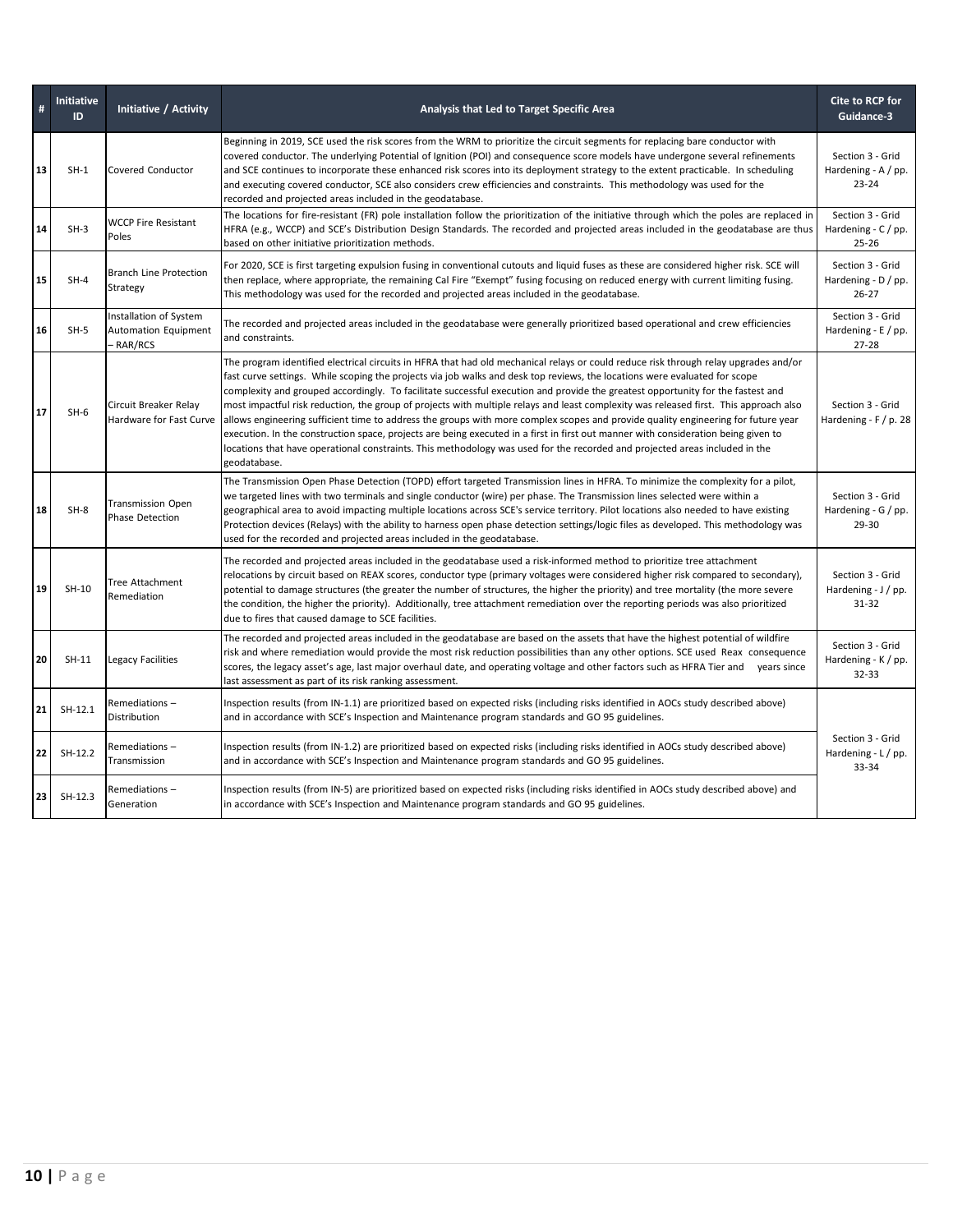## **SCE-9 LACK OF DETAIL REGARDING POLE LOADING ASSESSMENT PROGRAM**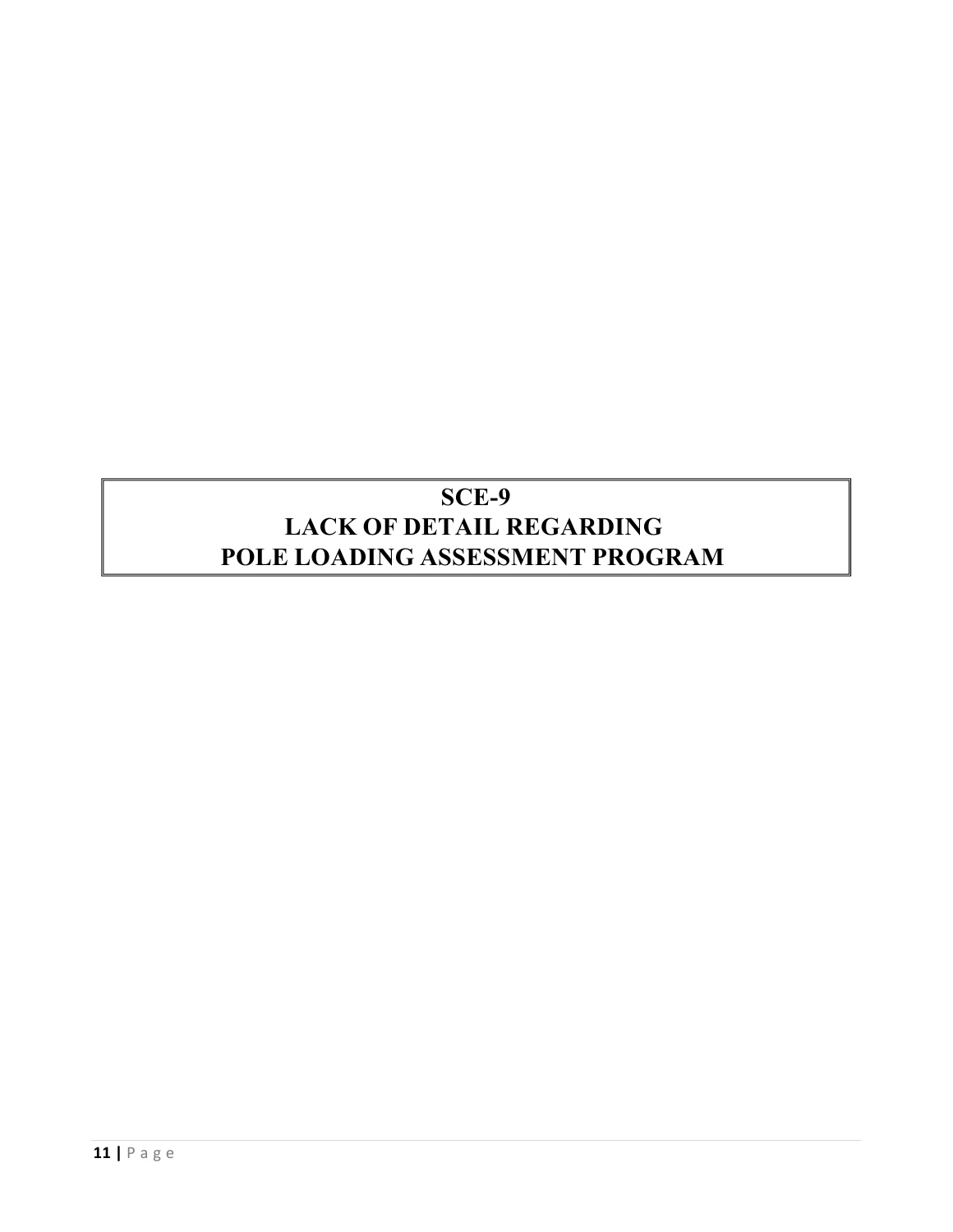### *Southern California Edison Company 2020-2022 WMP - SCE Deficiency SCE-9*

<span id="page-13-0"></span>**Name:** Lack of detail regarding Pole Loading Assessment Program. **Category:** Asset Management and Inspections **Class:** B

#### **Deficiency:**

In its WMP, SCE indicates the goal of its Pole Loading Assessment Program (PLP) is to assess the structural integrity of approximately 1.4 million poles by 2021. SCE's WMP did not include any detail regarding it's PLP. SCE's WMP did not include any detail regarding how much of this work is complete nor how, when and where SCE intends to complete this work during this plan period. This lack of detail impedes WSD's ability to evaluate the program's feasibility or audit its progress and likelihood of completion.

#### **Condition:**

In a quarterly report, SCE shall submit GIS files detailing:

- i. areas where PLP assessments have been completed during the prior reporting period, and
- ii. areas where PLP assessments are planned for the following quarter.

#### **Response:**

For purposes of this QDR, SCE is providing information related to PLP assessments in HFRA given that these areas constitute the WSD's direction for wildfire mitigation efforts. Please see the geodatabase that includes the PLP assessments completed in HFRA from October through December 2020 and forecast PLP assessments in HFRA from January through March 2021. SCE also responds to each condition below.

SCE's Pole Loading Program (PLP) predates WMPs by several years. SCE initiated its PLP in 2013 and included it in its 2015 GRC request. It was subsequently authorized in Decision (D.) 15-11-021, and re-authorized in its 2018 GRC in D.19-05-020. As described in Section 5.3.4.13 of our 2020-2022 WMP, the PLP is a comprehensive program to assess pole loading of all poles in SCE's service area (HFRA and non-HFRA) for General Order 95 safety compliance, and repair, remediate or replace poles that do not meet the adequate safety factors. Please also see Section 7.3.2.4.13 in SCE's 2021 WMP Update for further details.

A pole can be overloaded due to, for example, added electrical equipment, degradation over time or added load from third-party attachments such as telecommunication lines. Though PLP improves safety and reliability including reducing ignition risks associated with pole failure from overloading, PLP is primarily a compliance program and not one driven by wildfire risk reduction or one of SCE's wildfire mitigation initiatives included in our 2020-2022 WMP and